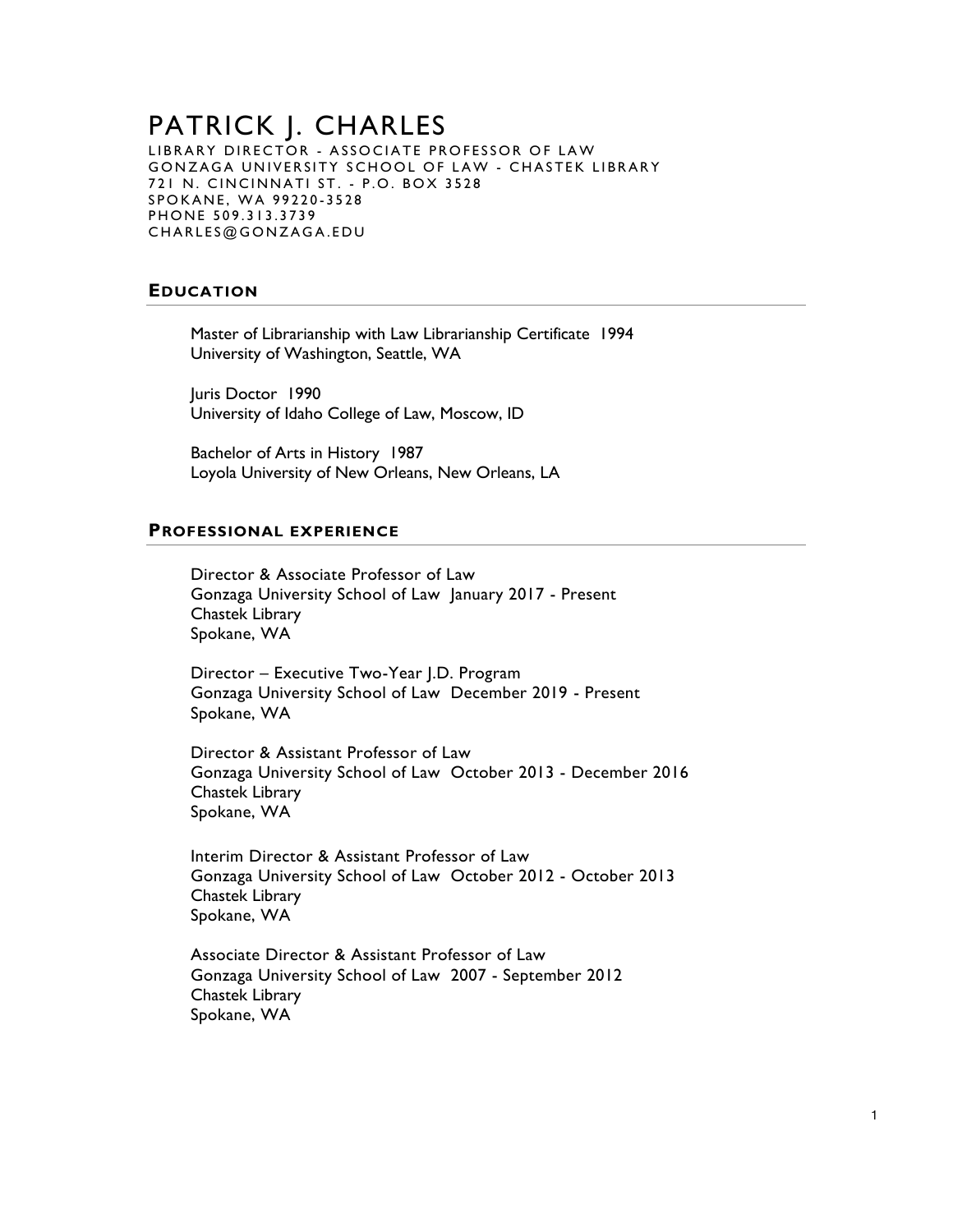Legal Reference Librarian & Legal Research Instructor Creighton University School of Law 1997 - 2007 Klutznick Law Library Omaha, NE

Legal Research & Writing Adjunct Professor College of Saint Mary 2004 - 2005 Omaha, NE

Head of Research & Instruction Gonzaga University School of Law 2001 Chastek Library Spokane, WA

Circulation & Interlibrary Loan Librarian Widener University School of Law 1994 - 1997 Legal Information Center Wilmington, DE

Judicial Clerk Multnomah County Circuit Court 1990 - 1993 Portland, OR

## **TEACHING EXPERIENCE**

Gonzaga University School of Law – Advanced Legal Research (2L & 3L Students) Spring 2009 - Spring 2021 Summer 2010 - Summer 2021

Gonzaga University School of Law – Legal Research & Analysis – Executive Two-Year J.D. Program LRW I (1L Students) Summer 2020 - Summer 2021

Gonzaga University School of Law – Legal Analysis (1L Students) Summer 2017 - Summer 2018

Gonzaga University School of Law – Summer Florence, Italy Program – Comparative Sports Law (2L & 3L Students) Summer 2019

Gonzaga University School of Education – Ethical/Legal Aspects in Sport (Undergraduate Students) Fall 2018 - Spring 2021

Gonzaga University School of Law – Sports Law (2L & 3L Students) Spring 2017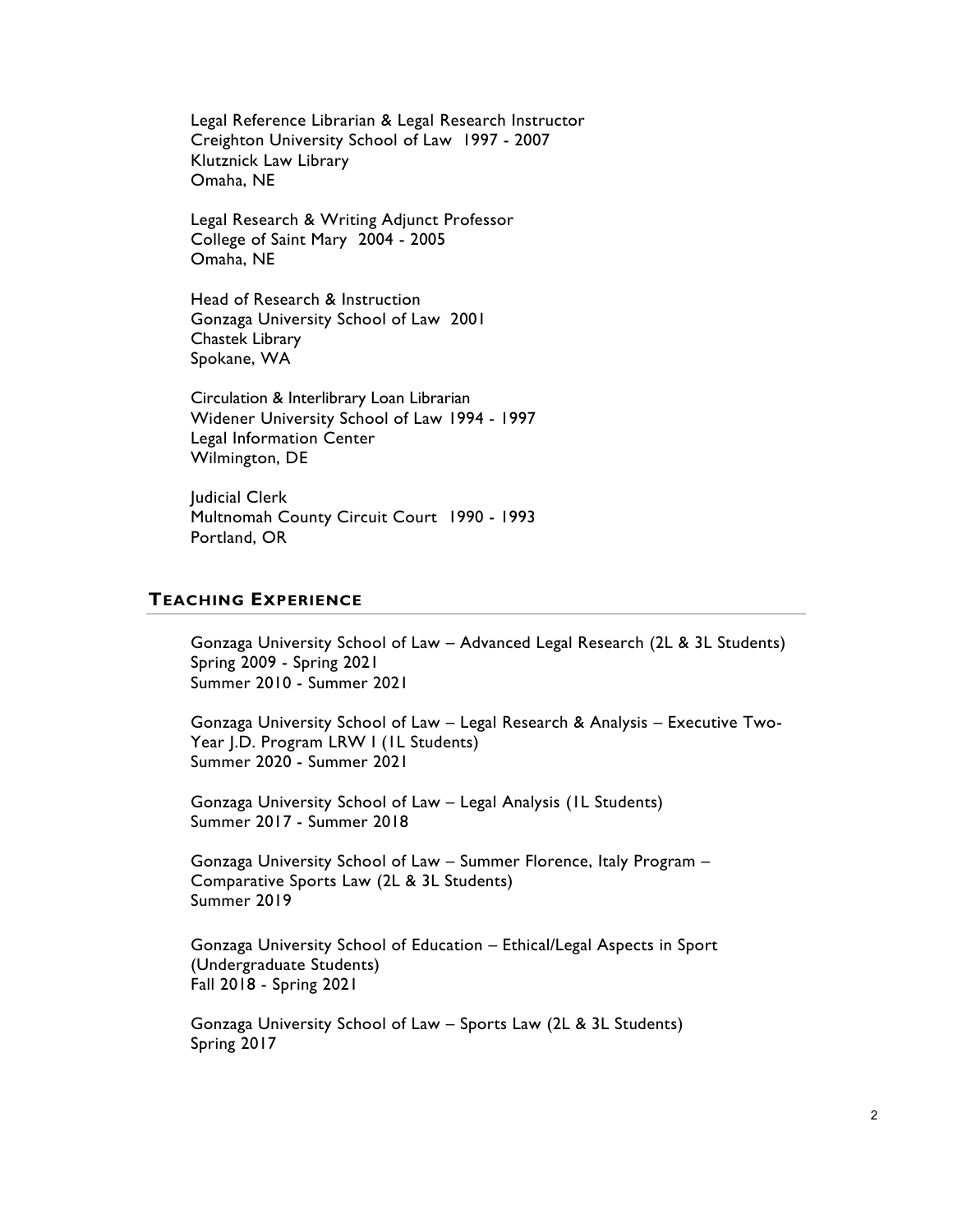Creighton University School of Law – Advanced Legal Research (2L & 3L Students) Spring 2002 - Spring 2007

Creighton University School of Law – Legal Research (1L Students) Fall 1997 - Fall 2006

College of Saint Mary – Legal Research & Writing (Undergraduate Paralegal Studies Students) Fall 2004 - Spring 2005

#### **PUBLICATIONS**

Author, Keeping Up With New Legal Titles (Book Review): *Craft Weed: Family Farming and the Future of the Marijuana Industry*, 111 Law Library Journal 453 (2019)

Author, Keeping Up With New Legal Titles (Book Review): *Baseball Meets the Law: A Chronology of Decisions, Statutes and Other Legal Events,* 110 Law Library Journal 545 (2018)

Author, *The Library Book Thief*, 21 AALL Spectrum 47 (March/April 2017)

Author, Index to Perspectives: Teaching Legal Research and Writing, Volumes 1-24 (1992-2016)

Co-author, *Keeping Up With New Legal Titles (Book Review): Idaho Legal Research, Second Edition*, 108 Law Library Journal 455 (2016)

Author, *Sifting Through the Dustbin of Legal Research History*, 18 AALL Spectrum 22 (June 2014)

Author, *Top Ten Washington-Specific Legal Research Resources*, 69 NW Lawyer 36 (Apr./May 2014)

Author, *Reading and Understanding a Source Credit in the United States Code*, 22 Perspectives: Teaching Legal Research and Writing 46 (2013)

Author, *Would it Kill West to Include the Same Information on WestlawNext and Westlaw Classic that it Includes in West Reporters*, 18 AALL Spectrum 28 (Sept./Oct. 2013)

Author, *Legal Publishing Advertisements During the Second World War, Korean War, Cold War, and Vietnam War*, AALL Spectrum Online (2013)

Author, Teachable Moments, *How Do You Update the CFR Using FDsys?*, 20 Perspectives: Teaching Legal Research and Writing 128 (2012)

Author, Brutal Choices in Curricular Design, *West Topic and Key Numbers: Focusing on the Basic Structure*, 18 Perspectives: Teaching Legal Research and Writing 130 (2010)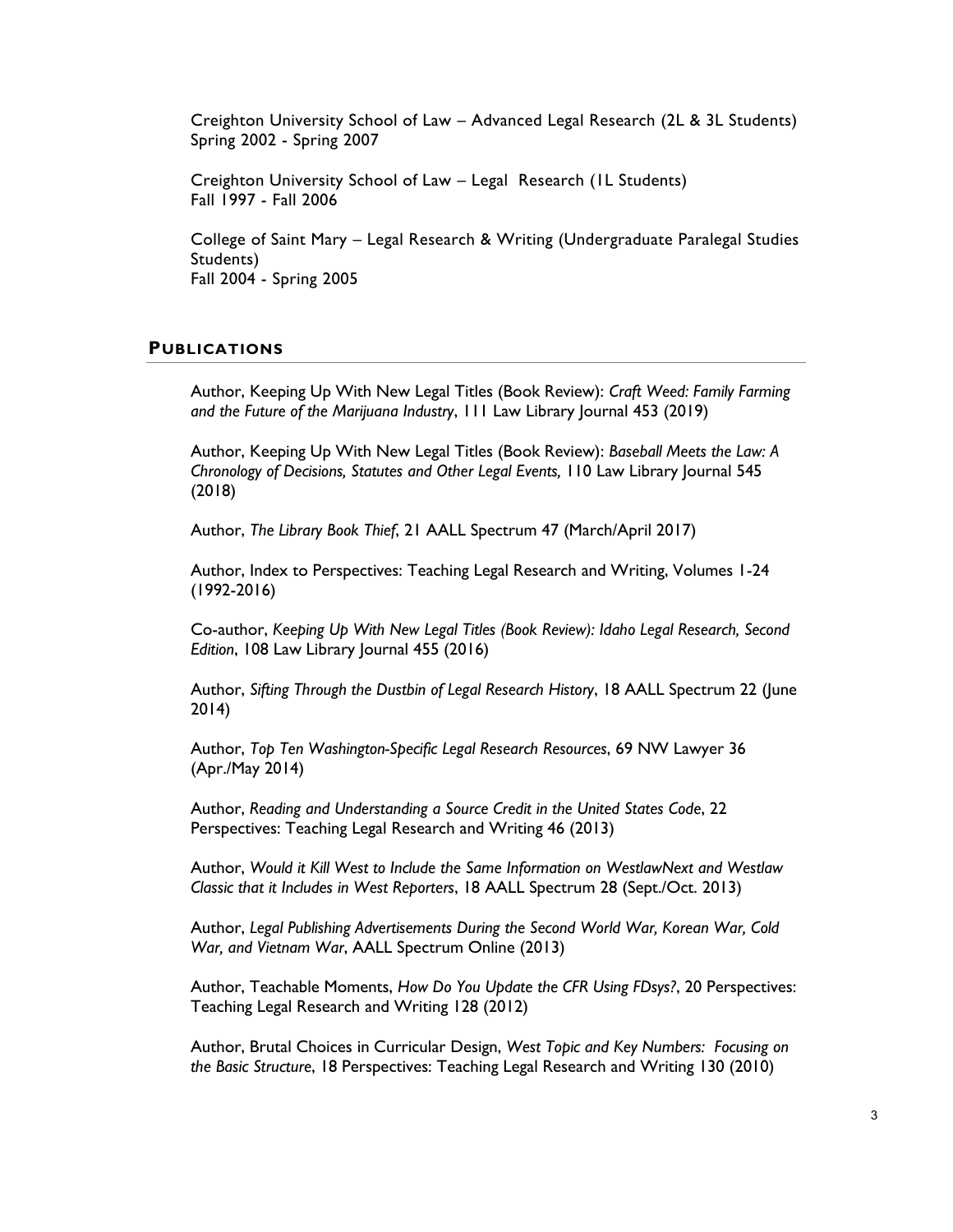Co-author, *Locating Personal Injury Verdicts and Settlements in Washington*, Washington State Bar News (April 2009)

Author, Teachable Moments, *How Do You Update the Code of Federal Regulations Using GPO Access?*, 17 Perspectives: Teaching Legal Research and Writing 119 (2009)

Co-author, *What's It Worth: Locating Personal Injury Verdicts and Settlements in Oregon*, The Oregon State Bar Bulletin (Feb./March 2008)

Co-author, *Locating Personal Injury Verdicts and Settlements in Idaho*, The Idaho State Bar Association Advocate (March 2008)

Author, *Researching the Initiative and Referendum Process in Nebraska*, 27 Legal Reference Services Quarterly 205 (2007)

Author, *Researching the Initiative and Referendum Process in Nebraska*, The Nebraska Lawyer (Nov. /Dec. 2007)

Co-author, *Research Guide to Nebraska Law, 2006* (LexisNexis 2006)

Author, *Access to Federal Case Information: PACER and CM/ECF*, The Nebraska Lawyer (April 2005)

Author, *Locating Personal Injury Verdicts and Settlements*, The Nebraska Lawyer (Oct. 2004)

Co-author, *Research Guide to Nebraska Law, 2003* (LexisNexis 2003)

Author, *Locating Employment Verdicts and Settlements*, The Nebraska Lawyer (Nov. /Dec. 2003)

Author, *The Right Cite*, Oregon State Bar Bulletin (April 2003)

Author, *Bankruptcy Materials on the Internet*, The Nebraska Lawyer (Feb. 2003)

Author, *Compiling a Nebraska Legislative History*, The Nebraska Lawyer (July 2002)

Author, *Why in the World are You Still Using Shepard's In-Print?*, The Nebraska Lawyer (Feb. 2002)

Co-author, *Lexis Publishing's Research Guide to Nebraska Law* (Lexis Law Publishing 2001)

Author, *The Unicameral Web Page: Not Just Another Pretty Web Site*, The Nebraska Lawyer (July 2000)

Co-author, *Lexis Publishing's Research Guide to Nebraska Law* (Lexis Law Publishing 1999)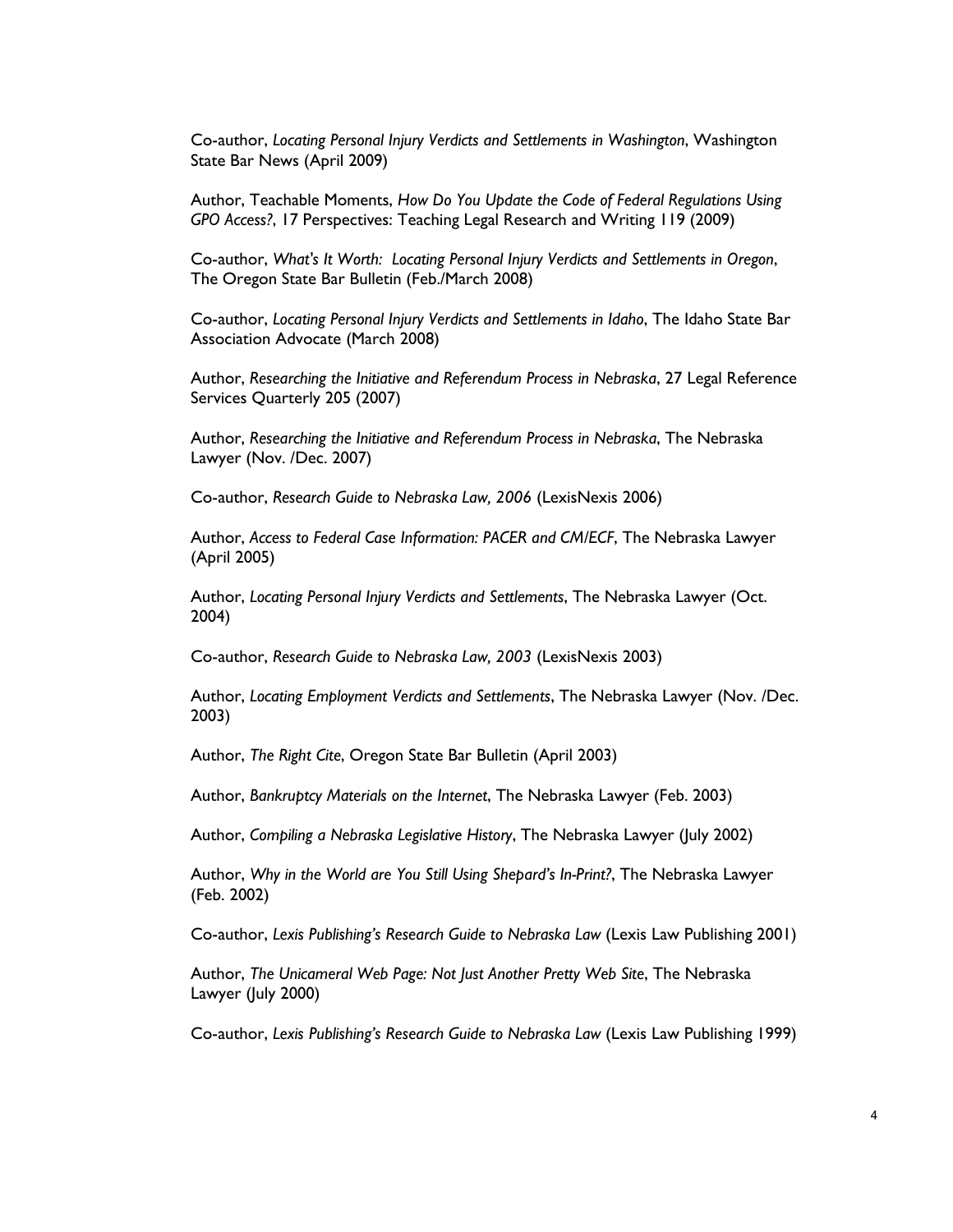Co-author, *Delaware Practice Materials: A Selective Annotated Bibliography*, 89 Law Library Journal 349 (1997)

### **PRESENTATIONS**

So You Want to Teach an Online Legal Skills Class?, Western Pacific Chapter of American Association of Law Libraries Annual Conference, Spokane, WA (October 2019)

Sports & Spirits CLE, Gonzaga University School of Law Continuing Legal Education, Las Vegas, NV (March 2019)

So You Want to Teach an Online Legal Skills Class?, Institute for Law Teaching & Learning Annual Conference, Spokane, WA (June 2018)

Cost-Effective Idaho Legal Research, Kootenai County Bar Association, Coeur d'Alene, ID (February 2015)

How Law Librarians Can Easily Get Articles on Legal Research Published, Western Pacific Chapter of the American Association of Law Libraries Annual Conference, Seattle, WA (October 2014)

Legal Research Trends: Teaching Advanced Legal Research, Western Pacific Chapter of the American Association of Law Libraries Annual Conference, Las Vegas, NV (October 2013)

Cost-Effective Legal Research, Benton/Franklin Legal Aid Summer CLE, Richland, WA (August 2013)

Basic Legal Research for Library Patrons, Oregon Library Association- Washington Library Association 2013 Annual Conference, Vancouver, WA (April 2013)

Managing the Business Aspects of a Law Practice – Law School and Beyond: How the Law School Experience and the Lawyer's Role Have Changed, ABA Law Student Division 12th Circuit Meeting, Gonzaga University School of Law, Spokane, WA (February 2013)

Cost-Effective Legal Research & Washington Subject Specific Research, Spokane County Bar Association Solo & Small Practice Section CLE, Spokane, WA (February 2013)

Cost-Effective Legal Research Techniques Using Modern Technology, Spokane County Bar Association Issues in Solo and Small Practice CLE, Spokane, WA (2010)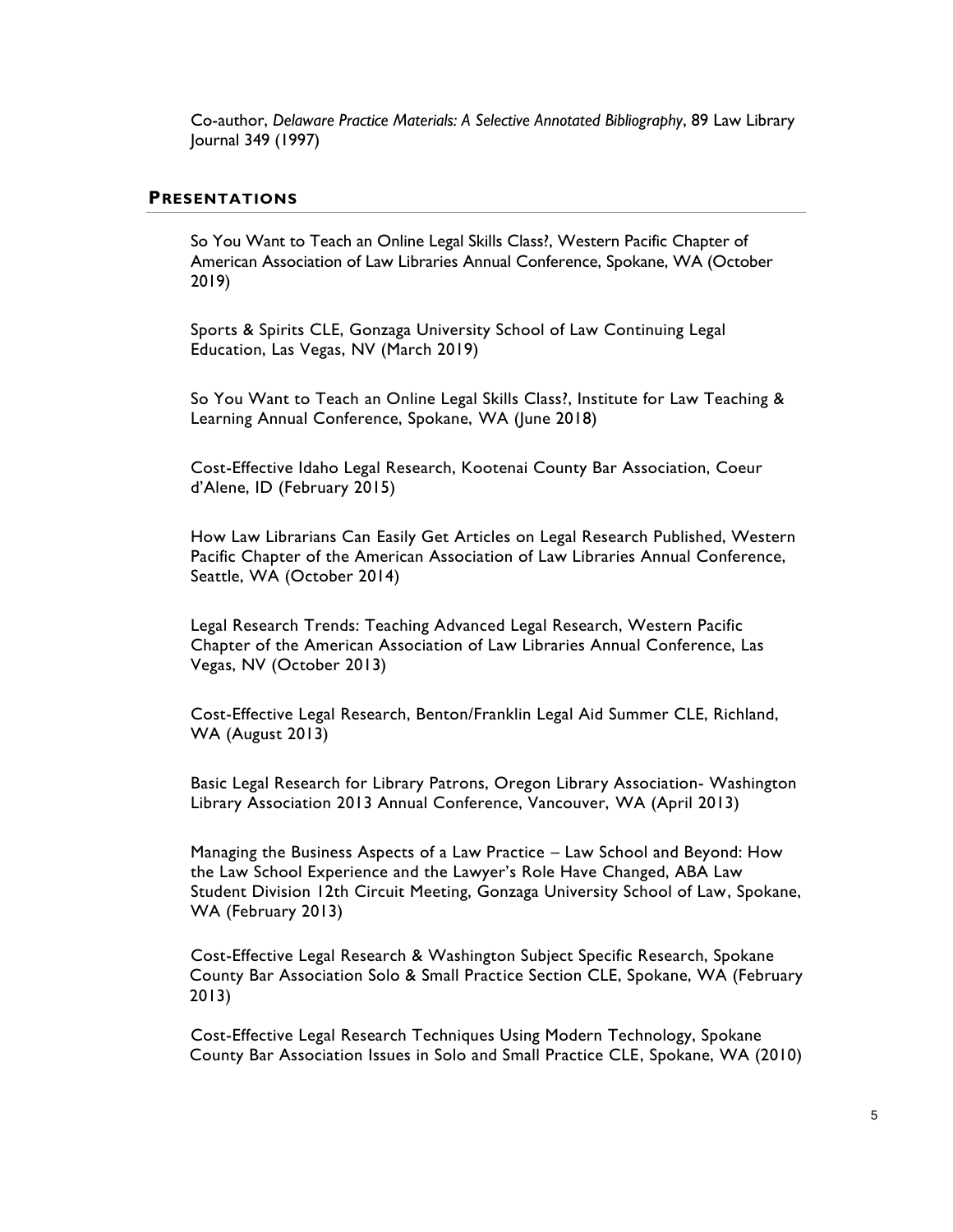Connecting and Collaborating Across the Law School – How Can We Get Out of Our Silos and Work with Our Colleagues to Better Educate Our Students? Northwest Clinical Conference, Leavenworth, WA (2010)

From Game Shows to Grading: Innovations in Teaching Legal Research and Advanced Legal Research, Mid-America Association of Law Libraries Annual Conference, Grand Forks, ND (2005)

Compiling a Nebraska Legislative History, Nebraska Association of Legal Assistants, Omaha, NE (2004)

Researching Jury Verdicts & Settlements in Nebraska, Nebraska Association of Legal Assistants, Omaha, NE (2004)

Knowledge Management Using Weblogs (Blogs), Mid-America Association of Law Libraries Annual Conference, Norman, OK (2003)

What Are the Secret Laws? Washington Library Association Annual Conference, Spokane, WA (2001)

# **ACADEMIC SERVICE**

Faculty Advisor - Gonzaga Law Review 2010 - Present

Faculty Advisor - Gonzaga J. Reuben Clark Law Society 2015 - 2019

Faculty Advisor - Gonzaga Federalist Society 2015 - Present

Faculty Advisor - Gonzaga Rod & Gun Club 2014 - 2018

Faculty Advisor - Gonzaga Entertainment and Sports Law Association 2018 - 2020

Board Member - Gonzaga Law Foundation 2015 - Present

Gonzaga Law School Budget Committee 2012 - 2018

Gonzaga Law School Admissions Committee 2011 - 2018, 2020 - Present

Gonzaga Law School Future of the Clinic Committee 2015 - 2016

Gonzaga Law School Promotion, Retention and Tenure Committee 2015 - 2017, 2018 - Present

Gonzaga Law School Deans Advisory Committee 2018 - 2019

Gonzaga Law School Dean Search Committee 2018

Gonzaga Law School Academic Affairs Committee 2015 - 2016, 2019 - Present